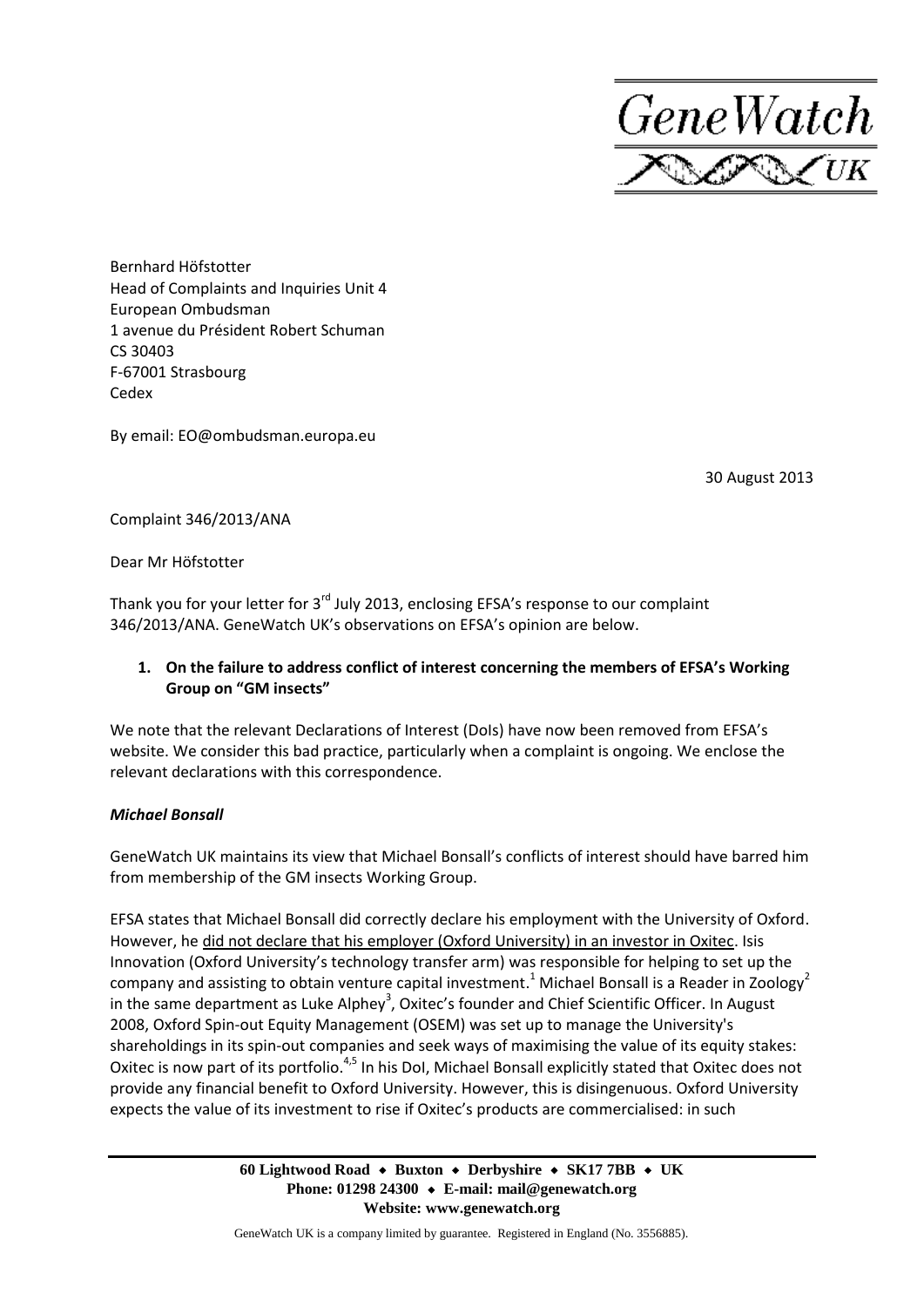circumstances the University will receive a direct financial benefit. Prospects for commercialisation will be enhanced by weak regulatory oversight: thus proposals in the draft Guidance consultation document for weaker requirements for so-called "sterile" insects (as detailed in GeneWatch UK's submission to the consultation:

[http://www.genewatch.org/uploads/f03c6d66a9b354535738483c1c3d49e4/EFSA\\_GWresponse.pdf](http://www.genewatch.org/uploads/f03c6d66a9b354535738483c1c3d49e4/EFSA_GWresponse.pdf) ) and a number of other matters (such as the proposed treatment of GM insects in the food chain, discussed further below) would directly benefit Oxitec and, by extension, Bonsall's employer.

Under EFSA's conflict of interest rules (Annex VII to EFSA's response) Article I4.IV (page 5) employment in any body with an interest in the subject matter should be declared. Contrary to what EFSA claims in its response, the financial interests of a university employer are not excluded. However, nor does this imply that no university expert can ever be appointed! As a first step, the existence of any investments by the expert's employer in any relevant company should be declared, including when the employer is a university or not-for-profit institute. The need to do so is enhanced, rather than reduced, by EFSA's observation that public-private joint initiatives and programmes are the rule, rather than the exception.

In this particular case, not only did Bonsall's employer have a direct interest in Oxitec, via its investment in its spin-out company Oxitec, but Bonsall was also undertaking joint research with the company. Further, this extended to a project being undertaken jointly with Oxitec in Bonsall's capacity as an employee of the University (one of its main investors), with the express intention of influencing regulatory processes. In such circumstances, there is a clear conflict-of-interest, which should have barred Dr Bonsall from taking part in the GM insects Working Group.

The most relevant grant (which was declared in Bonsall's DoI) covered the period from 28th June 2010 to 27th June 2013, whilst Bonsall was a member of EFSA's GM Insects Working Group. The grant description is here:

<http://www.bbsrc.ac.uk/PA/grants/AwardDetails.aspx?FundingReference=BB%2fH01814X%2f1> . The project summary states, *inter alia: "We will use mathematical models developed at the University of Oxford, alongside laboratory experiments and trials conducted by our project partner Oxitec Ltd, a small British biotech company that is at the leading edge of producing transgenic insects. We are both working with various regulatory and policy-making bodies around the world, and aim to produce a policy document that we hope will form a key part of the information that such stakeholders need to assess the risks and benefits of this new technology. It is important that decisions and regulations are underpinned by a good understanding of insect biology and ecology, and of relevant interactions between different elements of the complex ecological systems in which we, our livestock and crops, and those insects currently coexist*." [Emphasis added]. Bonsall's co-investigator on this project was Dr Nina Alphey, who we understand to be Luke Alphey's wife.

EFSA states that employment by a university should not be a conflict-of-interest and that there was no financial flow between Oxitec and Oxford University in the context of the BBSRC grant. This misses the point. The BBSRC grant was intended to facilitate the representation of Oxitec and Oxford University's views to regulatory bodies in relation to the oversight of GM insects. Both the university (Bonsall's employer and Oxitec's investor) and Oxitec would stand to benefit if regulatory standards were weak. This process was part of a much broader global attempt by Oxitec to influence regulatory processes, as documented in our joint NGO briefing: [http://www.genewatch.org/uploads/f03c6d66a9b354535738483c1c3d49e4/Regnbrief\\_fin2.pdf](http://www.genewatch.org/uploads/f03c6d66a9b354535738483c1c3d49e4/Regnbrief_fin2.pdf)

In such circumstances, Article 10.1(iv) (conflict of interest in employment) should have been applied, which should have made it impossible for Dr Bonsall to be considered for membership of the Working Group. Failure to exclude him would mean that any university or institute with an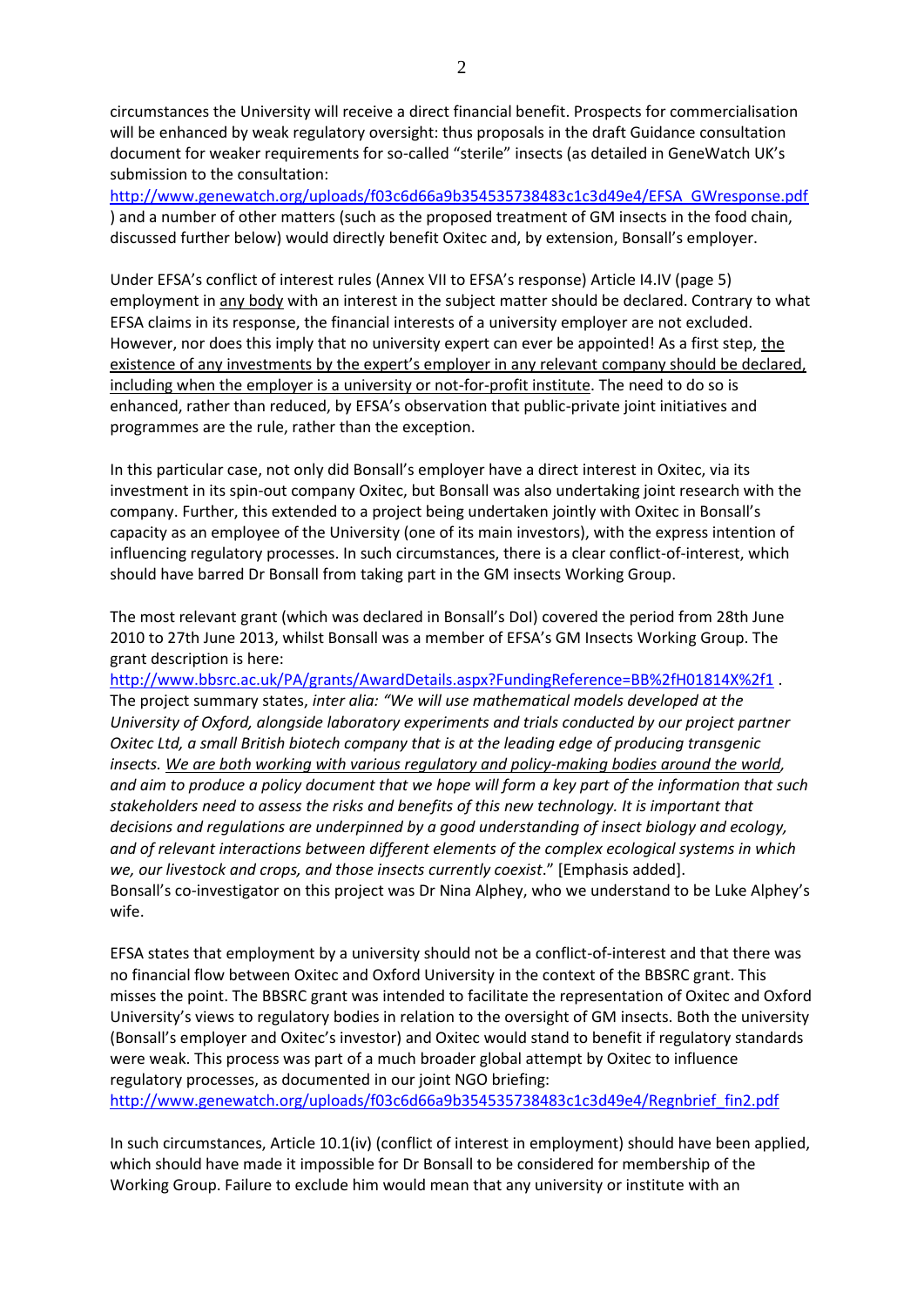investment in a spin-out company could secure access to EFSA Committees, Panels or Working Groups in order to influence Guidance or decisions in relation to the company's products. To prevent this, joint research with a company with relevant commercial interests invested in by one's employer should be a bar to membership of EFSA's Scientific Committees, Panels and Working Groups, regardless of whether the employer/investor is a commercial company or not.

EFSA states that it does not understand where the conflict of interest lies, yet Bonsall's conflict-ofinterest meant he was required to leave the room during a discussion of Oxitec's GM insects by the UK Advisory Committee on Releases to the Environment (ACRE): see Minutes of the 134th Meeting of ACRE at Nobel House, London, Thursday, 1st December 2011 (paragraph 10.4). <http://www.defra.gov.uk/acre/files/ACREMINUTES20111201.pdf> which states "*Dr Bonsall declared a conflict of interest as he had been working with the company, Oxitec Ltd, on this insect. He left the room while this item was discussed*". EFSA has failed to comment on why ACRE regards Dr Bonsall as having a conflict-of-interest, whilst EFSA apparently does not.

Further, Bonsall admitted he was under industry pressure as stated in the Sunday Times article referred to in our original complaint (a copy is enclosed). This pressure can only have come from Oxitec, since it is the only commercial company with an interest in this area.

## *Comments by ACRE on the draft EFSA Guidance*

EFSA states that Michael Bonsall and Jeff Bale's membership of the UK Advisory Committee on Releases to the Environment (ACRE) does not act as a bar to their membership of EFSA's GM insects working group, because ACRE is regarded as a Food Safety Organisation (FSO). Again, this misses the point. We stated (and maintain) that Bonsall and Bale should not have been allowed to be involved in preparing ACRE's comments on the EFSA draft Guidance as this amounts to reviewing their own work. This is barred under EFSA's policy, as contained in their Annex VI Article 9.1(d). Failure to implement this bar leads to the nonsensical situation where a small number of experts are consulted about the merits of their own proposals!

### *Other Working Group members*

Michael Bonsall declared his joint BBSRC grant with Oxitec (as noted above) but other Working Group members did not correctly declare joint grants. EFSA's policy (their Annex VI, Article 1.4.VI) requires the declaration of any research funding "on the subject matter". Although it is not specified whether or not the declaration should state any involvement of relevant commercial interests in this research, it is self-evident that such involvement may present a conflict-of-interest and should be transparent. EFSA's claim that the increased role of public-private joint initiatives would lead to a ban on the vast majority of experts again misses the point: conflicts-of-interest that may arise via public-private research partnerships must be declared.

EFSA claims that GeneWatch said that joint grants with a company with relevant interests in the topic should "disqualify the expert for life". We recognise that EFSA's policy requires declarations to cover only the period of the appointment and 5 years prior to it, we have not suggested extending this for life. Nor did we state that experts making such declarations should necessarily be disqualified. We said (and continue to maintain) that:

 John Mumford, who declared his WHO Mosqguide grant, should have stated that this was a joint project with Oxitec. Mumford (and his wife Mary Quinlan) are co-authors on three journal papers with Oxitec resulting from this project, all of which comment on regulatory aspects (the lead author for these papers is Oxitec's head of Regulatory Affairs, Camilla Beech $)^{6,7,8}$ ;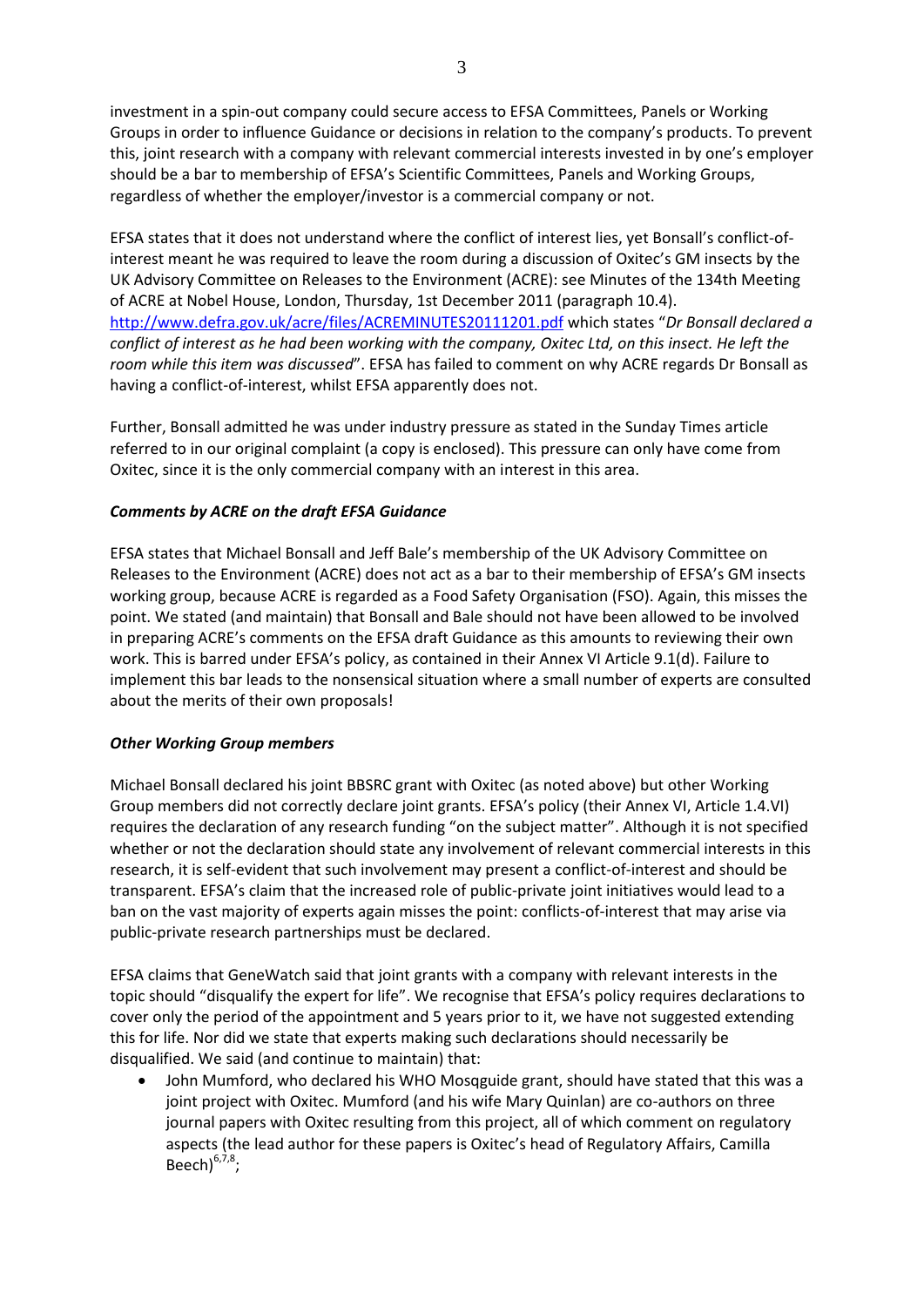- George Christophides, who declared his involvement in the INFRAVEC project, should have stated that this is a joint project with Oxitec:<http://www.infravec.eu/index.pl?pos=02.00>
- Romeo Bellini should have declared his involvement in the INFRAVEC Project (listed on the above link under CENTRO AGRICOLTURA E AMBIENTE GIORGIO NICOLI SRL) and should have stated that this is a joint project with Oxitec (as above).

Whilst we recognise that, under EFSA's existing rules, involvement of experts working on joint projects with a company does not necessarily bar them from taking part in Working Groups, we respectfully suggest that the presence of four experts (including Bonsall) working with the same company is a matter of concern (see comments below on the overall composition of the working group).

GeneWatch accepts that it made a mistake regarding mixing up Jozsef Kiss and Iztvan Kiss and we apologise for this.

## *Luke Alphey*

We accept EFSA's apology regarding the failure to correctly declare Luke Alphey's conflict of interest as the founder and Chief Scientific Officer of Oxitec, the only company with a current interest in commercialising GM insects. We suggest that a note to this effect should be published with the minutes of the Working Group. We recognise that EFSA's conflict-of-interest rules do not prevent Dr Alphey from appearing as a hearing expert.

### *Overall composition of the working group*

We maintain our view that, had all interests been correctly declared, it would have become obvious that the overall composition of the Working Group, together with its decision to call Luke Alphey as one of only two hearing experts, was biased in favour of the commercial interests of a single company, Oxitec.

We note that EFSA claims in its Annex XI (response to the European Court of Auditors, page 82) that it is important that "*no one expert can unduly influence the decisions of the Panel*". However, the presence of multiple members on the same Working Group with ties to the same company must surely undermine this, especially when the same company provides a hearing expert. Finally we note that the Court of Auditors' report does not describe EFSA's policies as "advanced and sophisticated" (as EFSA claims) but rather notes that "*There are shortcomings in the assessment of these declarations and management of conflict of interest situations across all of the selected Agencies*" (para 93).

We maintain that EFSA should amend its conflicts-of-interest rules to limit the number of experts on any given Scientific Committee, Panel or Working Groups undertaking joint research activities with companies whose business activities will be affected by the work being undertaken. This is necessary for EFSA to meet its legal obligations to provide independent opinions and advice. We note that Regulation 178/2002/EC stresses the importance of EFSA's independence, for example in Preamble (35),(36) and (37).

## **2. About the complaint that EFSA's consultation failed to cover the ingestion route and implications of GM insects in the food chain**

In its response, EFSA claims that the ingestion route, including the implications of GM insects in the food chain is now covered by the more elaborated paragraph in the Guidance which reads: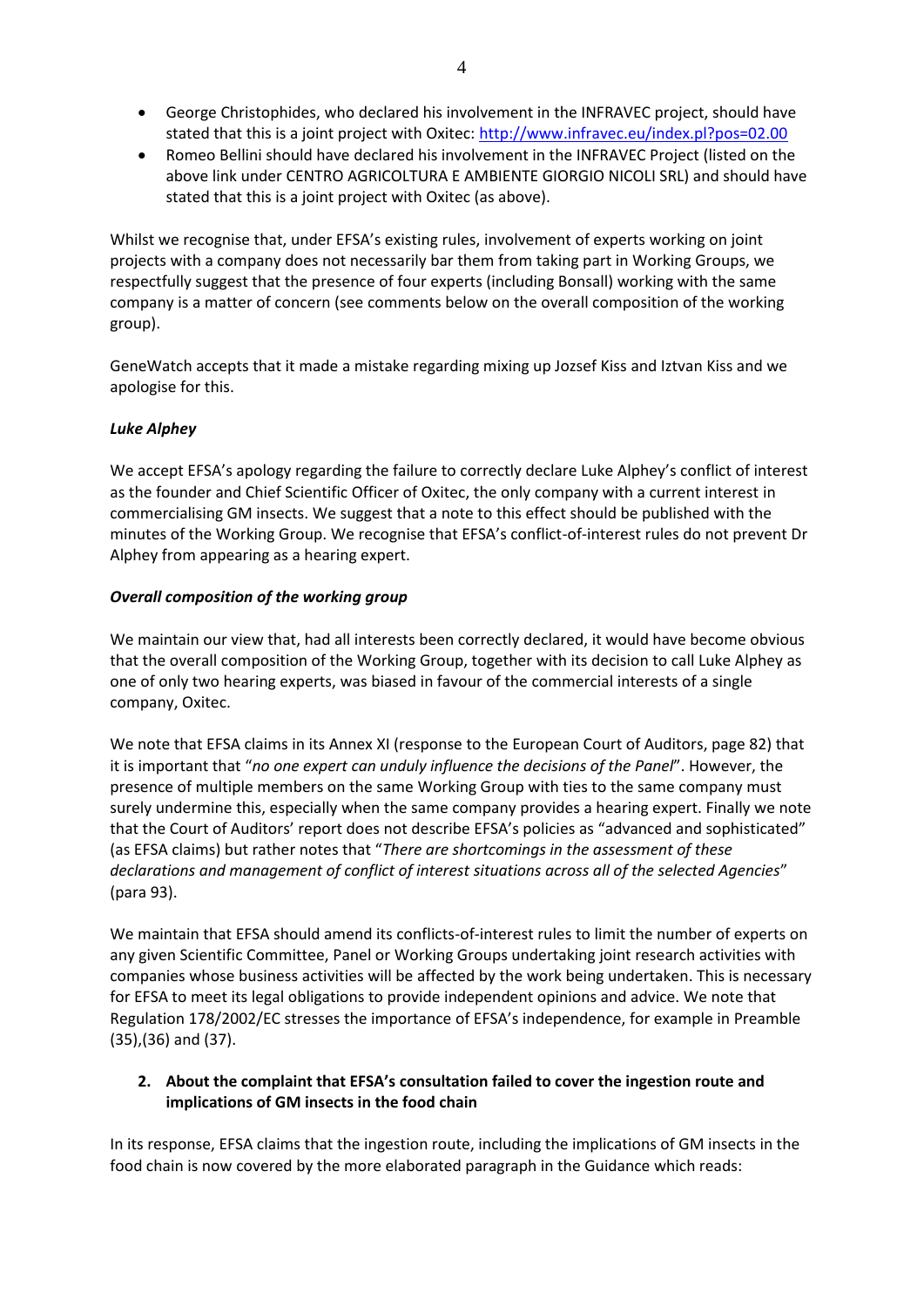"*This Guidance Document considers primarily effects of GM animals on human health through routes of exposure other than ingestion or intake; these include ocular and nasal exposure as well as exposure through dermal contact and inhalation (see sections 4.1.7, 4.2.7 and 4.3.9). However, applicants should also assess the likelihood of oral exposure of humans to GM animals or their products which are not intended for food or feed uses. If such exposure is likely and ingestion or intake will occur at levels which could potentially place humans at risk, then applicants should apply the assessment procedures described in the EFSA Guidance Document on the risk assessment of food and feed from GM animals and on animal health and welfare aspects (EFSA, 2012a)*."

However, EFSA again misses the point. EFSA did not properly consult on the ingestion route, or how to deal with the issue of GM insects in the food chain. The importance of public consultations is set out in EFSA's Founding Regulation and EFSA has a consultation policy: <http://www.efsa.europa.eu/en/keydocs/docs/consultationpolicy.pdf> . The policy states that the consultation must clarify the consultation target audiences and the nature of relevant information. In fact, EFSA provided no information regarding the potential contamination of fruit or vegetable supplies with GM insects such as Medfly, Olive fly, Diamond back moth or tomato leaf hopper and did not include these issues in either of its consultations (on food and feed, or on ERA). Nor did it provide any information about the potential for people to swallow GM insects, which are expected to be released in large numbers.

In its mandate to EFSA (EFSA ENV.B3 D(2007) 2004, dated 19th February 2007), the Commission stated "*we would like to request EFSA to develop, building on the work done in the context of Codex Alimentarius, a guideline on the safety evaluation of GM animals that would address both food/feed safety and environmental safety of this technology*". This letter distinguishes two types of GM animal: the first group involves the whole animal being available for the food market; the second group is not intended for food production, but may be genetically modified to produce specific substances in milk, eggs or blood or serve as medical research models. GM insects do not fall into either of these categories.

Although the Commission's mandate letter refers to only two types of GM animal, EFSA mentions GM insects in its response of 24<sup>th</sup> July 2008, stating: "*EFSA intends to launch several open calls for tenders, starting with GM fishes and including GM mammals and insects at a later stage*" [emphasis added]. GM insects being developed for commercial application include insects for use in agricultural production, such as GM pests (e.g. fruit flies, olive flies) and GM pollinators (e.g. bees), which fall within the broad definition of food law in Preamble (11) of Regulation (EC) No 178/2002 (i.e. laws "*including provisions on materials and articles in contact with food, animal feed and other agricultural inputs at the level of primary production*"), but they also include GM mosquitoes, being developed in attempts to reduce the incidence of tropical diseases such as malaria and dengue fever, which fall outside this definition of food law. GM insects do not fall within the scope of the *Codex Alimentarius* guidance on GM animals as they are not animals intended to be eaten or with a history of safe use as food/feed, however, GM agricultural pests may appear as contaminants in food/feed and this may fall under the definition of GM food/feed under Regulation (EC) No.1829/2003 on genetically modified food and feed, where the determining criterion is whether or not material from the genetically modified source material is present in the food and feed (paragraph (16)).

The only commercial company with GM insects close to commercialisation is Oxitec: <http://www.oxitec.com/agriculture/our-products/> . Its GM agricultural pests are genetically engineered so that most of the females die at the larval (caterpillar) stage, whilst males survive to adulthood. Adult males are intended to be released in large numbers to mate with wild insects, outnumbering the wild population by a factor of ten or more. Their female offspring then die as caterpillars, perhaps inside olives or tomatoes, or on the leaves of cabbages. There is therefore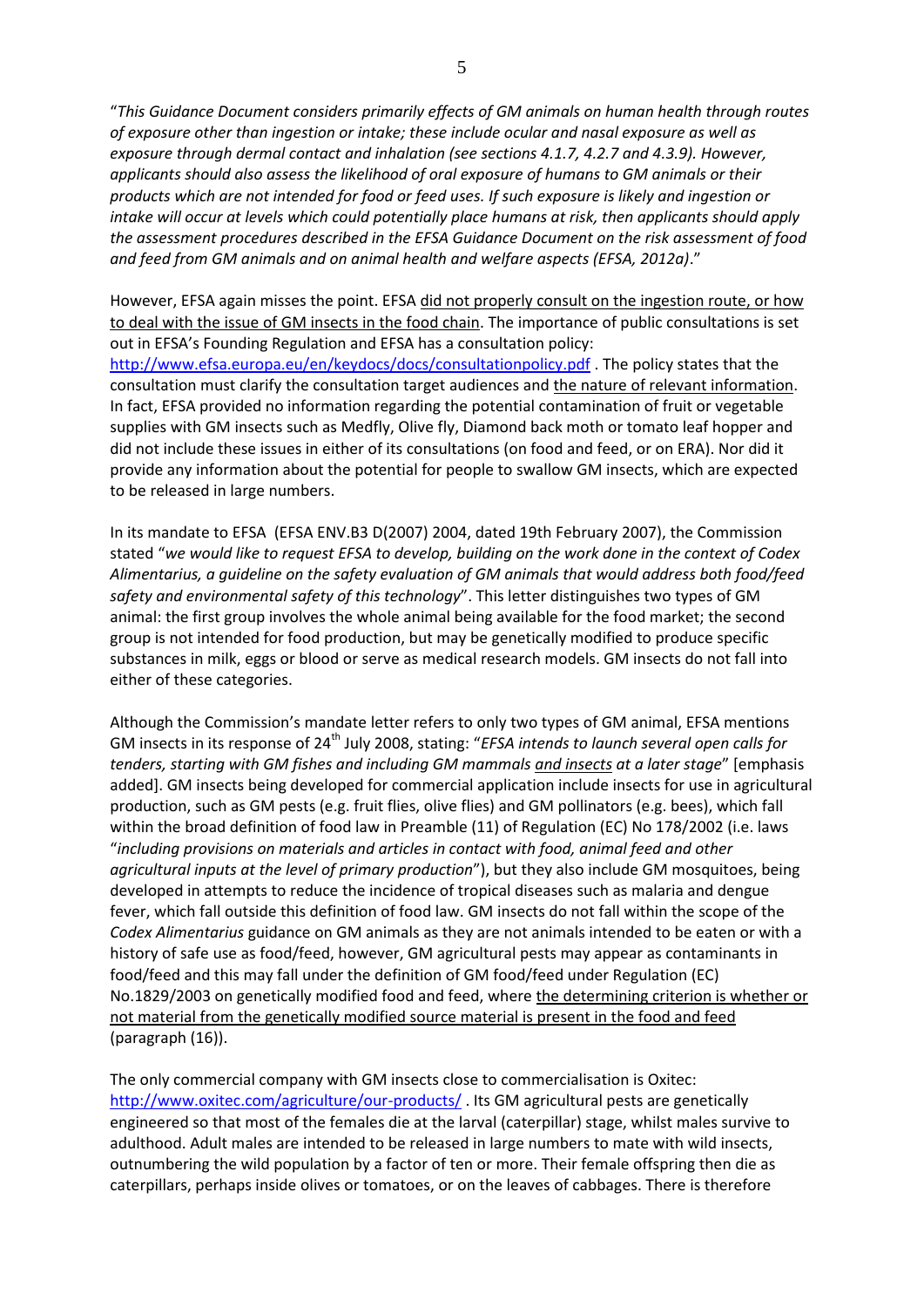potential for large numbers of dead GM caterpillars (and some live ones) to end up in the food chain. An application to make open experimental releases of GM olive flies in netted olive groves in Spain was made by Oxitec earlier this year:<http://gmoinfo.jrc.ec.europa.eu/bsnifs-gmo/B-ES-13-07-EN.pdf> . An application for open releases of GM Mediterranean Fruit Fly (Medfly, *Ceratitis capitata*) in fruit orchards in Brazil is also currently awaiting a decision by the Brazilian regulators CTNBio [\(http://www.ctnbio.gov.br/index.php/content/view/17825.html](http://www.ctnbio.gov.br/index.php/content/view/17825.html) in Portuguese). It is currently unclear whether any of this fruit will be imported to the EU. Oxitec has also attempted (so far, unsuccessfully) to release GM diamond back moths under "contained use" regulations in the UK, arguing that its insects have "biological containment". Possible scenarios that EFSA therefore should have considered in order to fulfil its mandate to consider food/feed safety are:

- (i) Swallowing of GM insects (pests or mosquitoes) released in the EU (which requires an ERA);
- (ii) The entry of GM insects into the food/feed supply as contaminants on or inside fruit and vegetables from an approved EU open release (which requires an ERA, but also consideration under Regulation (EC) No.1829/2003 on genetically modified food and feed);
- (iii) The entry of GM insects into the food/feed supply as contaminants on or inside fruit and vegetables from an approved open release in another country (which may not require an ERA in the EU, but should require consideration under Regulation (EC) No.1829/2003 on genetically modified food and feed ).

The process EFSA adopted to fulfil its mandate was firstly to adopt its Guidance on the risk assessment of food and feed from genetically modified animals:

<http://www.efsa.europa.eu/en/consultationsclosed/call/110810.htm> . This document and the consultation on it explicitly stated that that "*Insects and other invertebrates were not taken into account, with the exception of honey bees that are used in agricultural practice*". In fact, the presence of GM honey bees in the food chain itself was not considered, but the production of honey from GM bees (which as a food product falls within the scope of *Codex Alimentarius*) was included. In its response to the consultation at the time, GeneWatch UK noted that GM insects in the food chain would require further consideration. EFSA's claim in its response that this (food and feed) Guidance reflects the outcome of consultation is seriously misleading: it reflects the outcome of a consultation from which the issue of GM insects in the food chain was explicitly excluded.

Subsequently, EFSA consulted on and adopted its Guidance on Environmental Risk Assessment (ERA) of GM animals (EFSA's response Annex IX). The draft Guidance said:

"*This document provides guidance to applicants on how to conduct the ERA of GM animals to be released into the environment and placed on the EU market according to Regulation (EC) No 240 1829/2003 (EC, 2003) or Directive 2001/18/EC (EC, 2001)*".

And:

"*Furthermore, although this Guidance Document does not give detailed guidance on the risk assessment of the accidental intake of GM animals not intended for food and feed uses by humans (e.g. GM insects), applicants should assess this likelihood and assess any risk by implementing principles in the Guidance Document on the risk assessment of food and feed from GM animals and on animal health and welfare aspects (EFSA, 2012a). Potential impacts of such GM animals on human health, through other routes of exposure (than ingestion), are addressed in sections 4.1.7, 4.2.6 and 4.3.9*."

The scope of this has been amended and now states:

"*This document provides guidance to applicants and risk assessors on how to conduct the ERA of living GM animals to be placed on the EU market in accordance with Regulation (EC) No 1829/2003 (EC, 2003) or Directive 2001/18/EC (EC, 2001). It provides detailed guidance to assist applicants in the preparation and presentation of the ERA part of their applications*."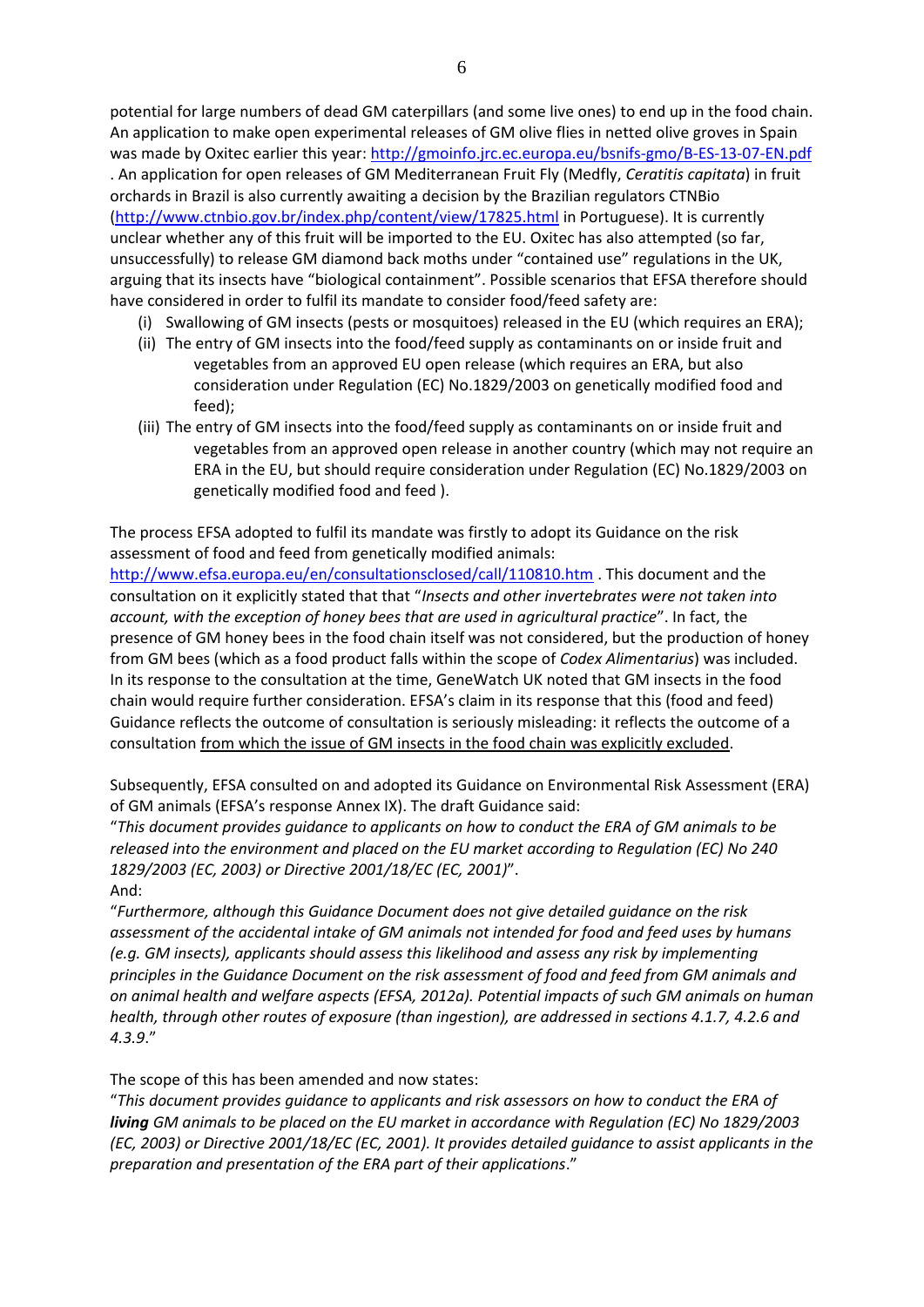### Thus:

- 1. There has still been no consultation regarding risk assessment of the ingestion route or of GM insects in the food chain. Applicants have simply been instructed to use a process which was adopted following a previous consultation that explicitly excluded GM insects.
- 2. Restriction of the scope of the Guidance to the ERA for living GM animals, makes it even clearer that the process applicants should follow in order to import foods such as fruit and vegetables produced using GM insects (but not released in the EU) has not been defined or been the subject of any consultation (i.e. the issue of dead GM insect larvae in food is missing completely, and the issue of how remaining living larvae or adults in food supplies will be dealt with is also unclear). This means that EFSA has not fulfilled the mandate given to it to assess food/feed safety.

Regulation EC) No 1367/2006 implements the provisions of the Aarhus Convention in the EU*. Inter alia*, this provides for public participation concerning plans and programmes relating to the environment, including GMOs. Article 9 requires that Community institutions and bodies shall provide, through appropriate practical and/or other provisions, early and effective opportunities for the public to participate during the preparation, modification or review of plans or programmes relating to the environment when all options are still open. In particular, where the Commission prepares a proposal for such a plan or programme which is submitted to other Community institutions or bodies for decision, it shall provide for public participation at that preparatory stage. GeneWatch UK maintains that an effective opportunity to participate in decisions about allowing GM insects into the food chain was not provided by the EFSA consultations, since the first (food and feed) consultation excluded GM insects and the second (ERA) consultation did not include the issue on the (incorrect) grounds that it was covered by the first.

GeneWatch UK maintains its view that:

- It was unclear to consultees that the single sentence in lines 267-271 of the consultation amounted to a consultation on applying the principles contained in an earlier consultation (which specifically excluded GM insects) to GM insects in the food chain, as EFSA and DG SANCO appear to be claiming. There has been no proper consultation on these matters.
- The principles outlined in the earlier consultation on GM animals in food and feed were not developed for GM insects and there is no international standard under *Codex Alimentarius* or elsewhere for such an approach. Determining the best process to deal with this issue therefore requires in-depth consideration and a proper public consultation.
- In contrast to other exposure routes, no information about possible health and environmental risks of ingesting GM insects or introducing GM insects into the food chain was provided in the consultation. This breaches EFSA's consultation policy, which requires clarity on the issues covered and the nature of relevant information.

Since the remit of the ERA consultation has been clarified to state that it covers only the release of living GMOs within the EU, a separate consultation is needed to the entry of GM insects into the food chain in the EU, including the entry of dead, as well as living, insects on fruit or vegetables imported from non-EU countries.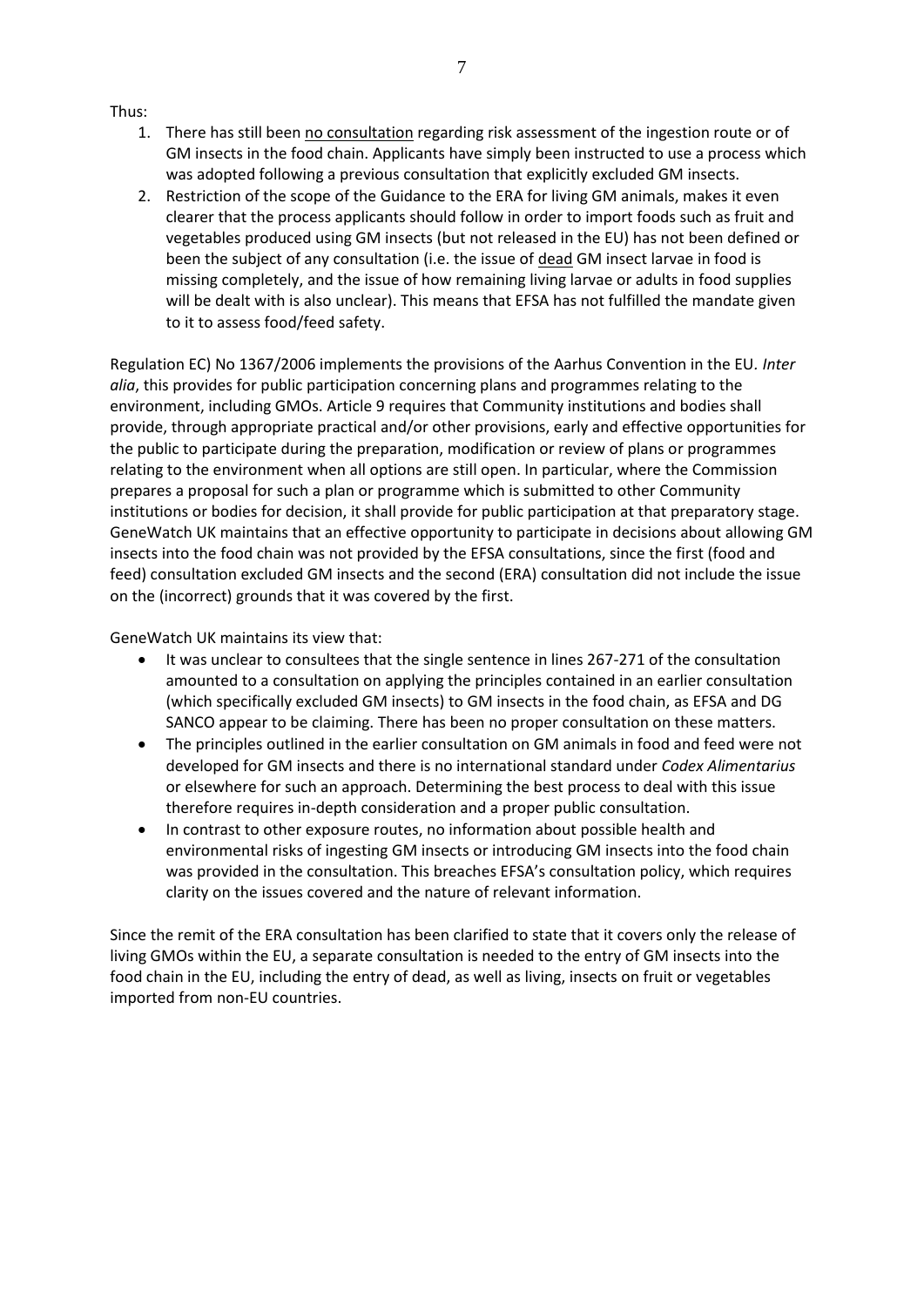### **3. What EFSA should do to put things right**

In our original complaint, we stated that EFSA's working group on GM insects must be re-constituted to remove all conflicts-of-interest and bias and a new process begun to develop the draft Guidance for consultation. We note that EFSA highlights in its response that the working group has been disbanded on completion of its work, and its final Guidance has been adopted. We find this action regrettable, since in our view EFSA should have awaited the outcome of this complaint before proceeding with adoption of the Guidance. Whilst we accept that there have been a number of substantive improvements to the Guidance, not all of our concerns have been resolved. We maintain our view, as described above, that the issue of GM insects in the food chain has not been properly addressed, and that conflicts of interest on the working group were not properly declared, and should have resulted in the removal of at least one member of the group.

Rather than begin the entire process again, we propose that:

- (1) EFSA publicly acknowledges that it has not dealt correctly with the requirement to consult on issues relating to the potential presence of GM insects in the food chain (whether imported or released in the EU), and prepares a new consultation covering this issue.
- (2) EFSA publicly acknowledges that his conflicts-of-interest mean that Dr Michael Bonsall should not have been appointed to the GM Insects Working Group.
- (3) EFSA publicly acknowledges that Mumford, Christophides and Bellini should have declared that they were involved in joint research projects with Oxitec.
- (4) EFSA takes the action stipulated in Article 15(4) of Annex VI to its response, which requires a review by its Internal Audit Capability (IAC) of the Guidance when an expert is in breach of the rules. This review should be open and transparent and the findings should be published.
- (5) EFSA publicly acknowledges that neither Michael Bonsall nor Jeff Bale were entitled to comment on the draft Guidance on behalf of ACRE, since this breached the requirement not to comment on their own work (EFSA's response Annex VI, Article 9, 1(d)).
- (6) EFSA amends its conflicts-of-interest policy to:
- (i) Explicitly require the declaration of any involvement in joint research projects (during the relevant 5 year period) with companies that have relevant commercial interests;
- (ii) Explicitly require the declaration of any investments by the expert's employer in any companies with a relevant commercial interest, including when the employer is a university or not-for-profit institute;
- (iii) Explicitly make joint research with a company with relevant commercial interests invested in by one's employer (e.g. a spin-out company) a bar to membership of EFSA's Scientific Committees, Panels and Working Groups;
- (iv) Limit the number of experts on any given Scientific Committee, Panel or Working Groups undertaking joint research activities with companies whose business activities will be affected by the work being undertaken;
- (v) Include clear, transparent and consistent breach of trust policies and procedures, as recommended by the European Court of Auditors (Annex XI to EFSA's response) Recommendation 6, noting that, for Working Group experts, dismissal of someone no longer in post does not amount to a credible sanction.